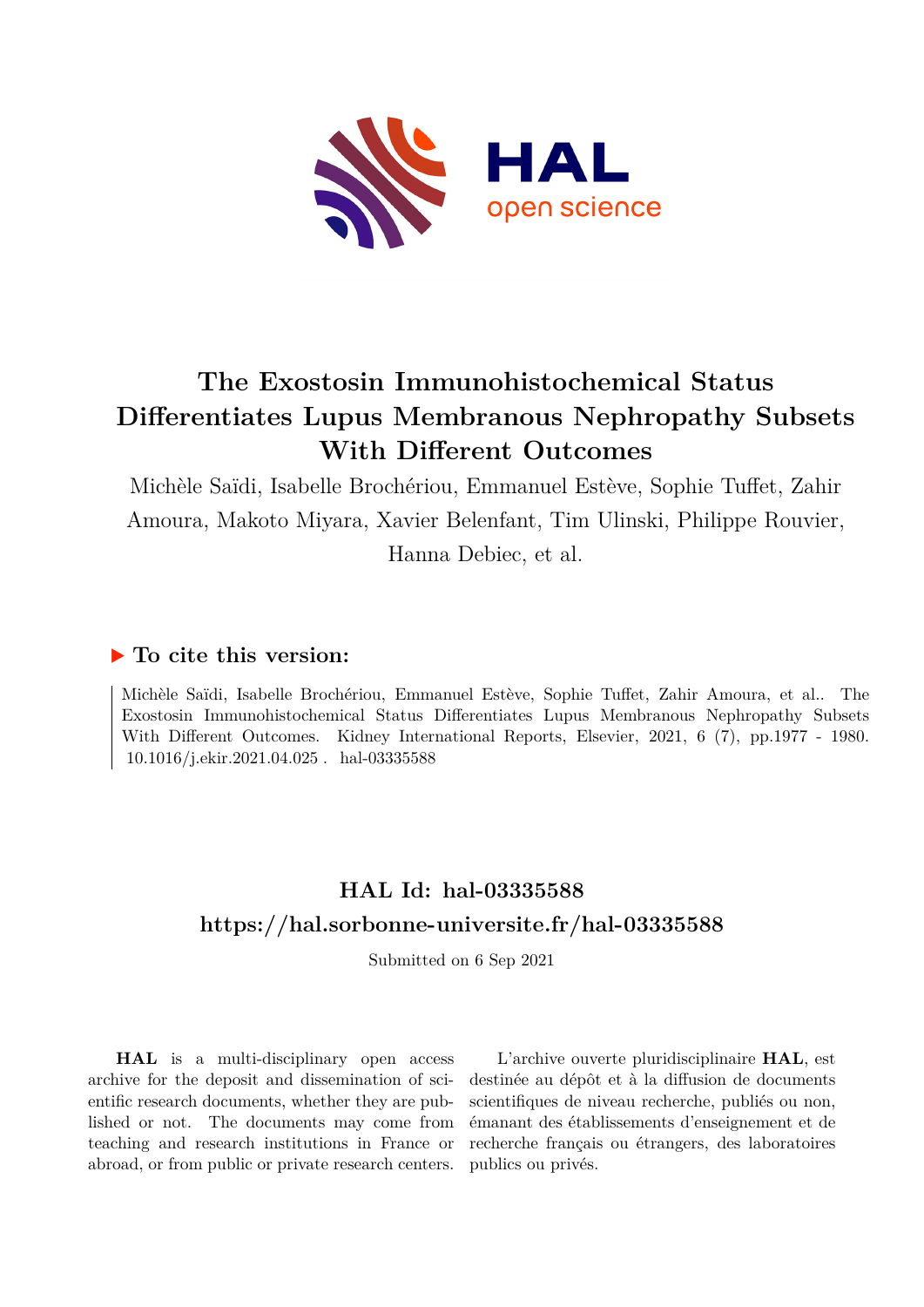

Check for updates

# The Exostosin Immunohistochemical Status Differentiates Lupus Membranous Nephropathy Subsets With Different **Outcomes**

Michèle Saïdi<sup>1,2</sup>, Isabelle Brochériou<sup>2,3</sup>, Emmanuel Estève<sup>2,4</sup>, Sophie Tuffet<sup>5</sup>, Zahir Amoura<sup>6</sup>, Makoto Miyara<sup>6</sup>, Xavier Belenfant<sup>7</sup>, Tim Ulinski<sup>8</sup>, Philippe Rouvier<sup>3</sup>, Hanna Debiec<sup>2</sup>, Pierre Ronco<sup>2</sup> and David Buob<sup>1,2</sup>

1 Service d'Anatomie et Cytologie Pathologiques, Hôpital Tenon, Assistance Publique—Hôpitaux de Paris, Sorbonne Université, Paris, France; <sup>2</sup>UMRS 1155, Institut National de la Santé et de la Recherche Médicale, Hôpital Tenon, Sorbonne Université, Paris, France; <sup>3</sup>Service d'Anatomie et Cytologie Pathologiques, La Pitié Salpêtrière, Assistance Publique–Hôpitaux de Paris, Sorbonne Université, Paris, France; <sup>4</sup>Service de Néphrologie et Dialyses, Hôpital Tenon, Assistance Publique–Hôpitaux de Paris, Sorbonne Université, Paris, France; <sup>5</sup>Service de Pharmacologie Clinique et Plateforme de Recherche Clinique de l'Est Parisien (URCEST, CRB, CRC), Hôpital Saint-Antoine, Assistance Publique—Hôpitaux de Paris, Sorbonne Université, Paris, France; <sup>6</sup>Service de Médecine Interne 2, Maladies Autoimmunes et Systémiques, La Pitié Salpêtrière, Assistance Publique– Hôpitaux de Paris, Sorbonne Université, Paris, France; <sup>7</sup>Service de Néphrologie-Dialyse, GHT Grand Paris Nord Est, Hôpital André Grégoire, Montreuil sous Bois, France; and <sup>8</sup>Service de Néphrologie Pédiatrique, Hôpital Trousseau, Assistance Publique—Hôpitaux de Paris, Sorbonne Université, Paris, France

Correspondence: David Buob, Service d'Anatomie et Cytologie Pathologiques, Hôpital Tenon, Assistance Publique—Hôpitaux de Paris, Sorbonne Université, 4, rue de la Chine, 75970 Paris Cedex 20, France. E-mail: [david.buob@aphp.fr](mailto:david.buob@aphp.fr)

Received 12 March 2021; revised 16 April 2021; accepted 19 April 2021; published online 5 May 2021

Kidney Int Rep (2021) 6, 1977–1980; <https://doi.org/10.1016/j.ekir.2021.04.025>

KEYWORDS: exostosin; immunohistochemistry; membranous nephropathy; renal biopsy; systemic lupus erythematosus

 $@$  2021 International Society of Nephrology. Published by Elsevier Inc. This is an open access article under the CC BY-NC-ND license [\(http://creativecommons.org/licenses/by-nc-nd/4.0/](http://creativecommons.org/licenses/by-nc-nd/4.0/)).

Exostosin (EXT) 1 and EXT2 proteins are recently discovered major components of the subepithelial deposits in a subset of patients with membranous nephropathy (MN).<sup>1,2</sup> Although the detection of EXT1/2 seems to be a distinctive feature of MN related to systemic lupus erythematosus  $(SLE)$ , the exact frequency of EXT-positive, SLE-associated MN (SLE-MN) and its potential clinical significance are not well determined.

Here, we retrospectively evaluated 86 consecutive patients with biopsy-proven pure class 5 SLE-MN diagnosed between January 2010 and December 2018 in 2 nephropathology centers (La Pitié Salpêtrière and Tenon hospitals) in Paris, France; mixed classes  $(3 + 5)$ and  $4 + 5$  of the 2003 ISN/Renal Pathology Society  $classification)^3$  were excluded. Immunohistochemistry with anti-EXT1 antibody revealed that 38.4% of the patients (33 of 86) had EXT-positive SLE-MN. The clinical and laboratory features comparing patients with SLE-MN according to the EXT status are described in Table 1. At the time of diagnosis, the EXTpositive patients were younger (33.3  $\pm$  12.9 years vs.  $39.9 \pm 13.4$  years,  $P = 0.0267$ ), with higher estimated

glomerular filtration rate (eGFR) (122.6  $\pm$  52.4 ml/min per 1.73 m<sup>2</sup> vs. 95.5  $\pm$  48.0,  $P = 0.0197$ ), and higher amount of urinary protein  $(3.0 \text{ g/d} [1.4-4.6] \text{ vs. } 1.7)$ [0.9–3.3],  $P = 0.0334$ ) than EXT-negative patients. Kidney biopsy specimens of EXT-positive patients revealed less glomerular scars (9.1% [3 of 33] with  $\geq$ 10% sclerosed glomeruli vs. 34.0% [18 of 53] in the EXT-negative group,  $P = 0.009$ ). MN stages according to the Ehrenreich and Churg classification were evaluated at light microscopy examination and did not differ between the 2 groups. Interestingly, EXTpositive patients were less likely to undergo a repeat biopsy during follow-up and, in such event, had less proliferative lupus nephritis compared with the EXTnegative group (7.7% [2 of 26] vs. 35.7% [15 of 42],  $P = 0.0189$ ). Data regarding treatment were available in most patients (97.0% [32 of 33] in the EXT-positive group and 94.3% [50 of 53] in the EXT-negative group). In both groups, most patients received hydroxychloroquine (81.3% in the EXT-positive and 82.0% in the EXT-negative patients) and steroids (84.4% in the EXT-positive and 86.0% in the EXT-negative patients). The number of additional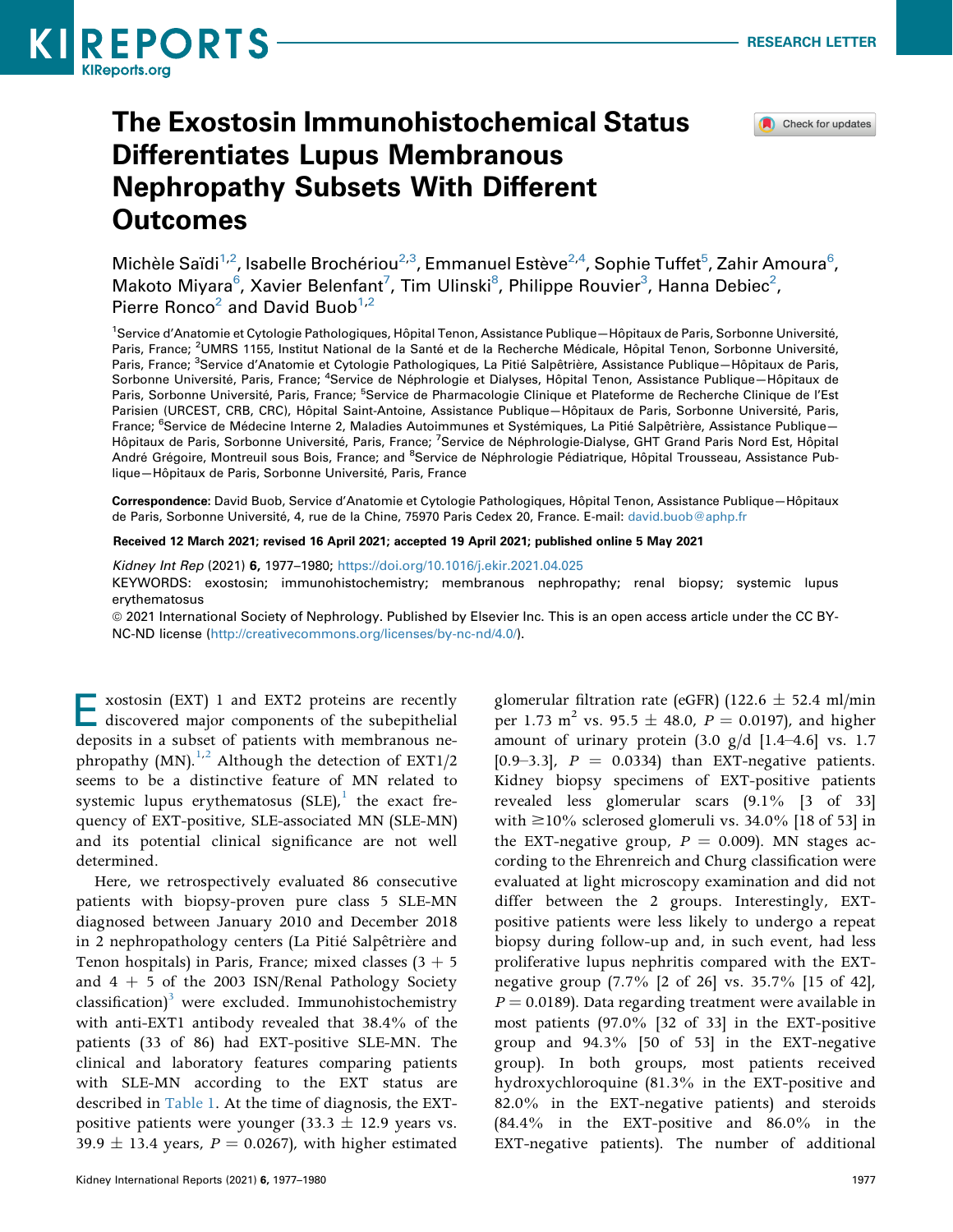#### RESEARCH LETTER

|  |  |  |  |  |  | Table 1. Clinicopathologic characteristics, follow-up, and outcomes of EXT-positive and EXT-negative SLE-MN |  |
|--|--|--|--|--|--|-------------------------------------------------------------------------------------------------------------|--|
|--|--|--|--|--|--|-------------------------------------------------------------------------------------------------------------|--|

| Variables                                           | $EXT + n = 33$              | $EXT - n = 53$                | P value               |
|-----------------------------------------------------|-----------------------------|-------------------------------|-----------------------|
| At presentation                                     |                             |                               |                       |
| Age, mean $\pm$ SD, yr                              | $33.3 \pm 12.9$             | $39.9 \pm 13.4$               | $0.0267$ <sup>a</sup> |
| Female, n (%)                                       | 27(81.8)                    | 45 (84.9)                     | 0.7061 <sup>b</sup>   |
| SCr, median (IQR), mg/dl                            | 0.61 (0.50-0.87), $n = 31$  | $0.75$ (0.60-1.00), n = 49    | 0.0546 <sup>c</sup>   |
| eGFR, mean $\pm$ SD, ml/min per 1.73 m <sup>2</sup> | $122.6 \pm 52.4$ , n = 31   | $95.5 \pm 48.0$ , n = 49      | $0.0197^{\circ}$      |
| Proteinuria, median (IQR), g/24 h                   | 3.0 $(1.4-4.6)$ , n = 32    | 1.7 $(0.9-3.3)$ , n = 49      | 0.0334c               |
| Proteinuria $>3.0$ g/24 h, n (%)                    | 16 (50.0), $n = 32$         | 15 (30.6), $n = 49$           | 0.0793 <sup>b</sup>   |
| Hematuria, n (%)                                    | $8(40.0)$ , $n = 20$        | $18(51.4)$ , n = 35           | 0.4141 <sup>b</sup>   |
| Sclerosed glomeruli                                 |                             |                               | 0.0090 <sup>b</sup>   |
| < 10%                                               | 30 (90.9)                   | 35 (66.0)                     |                       |
| $\geq$ 10%                                          | 3(9.1)                      | 18(34.0)                      |                       |
| Interstitial fibrosis                               |                             |                               | 0.0803 <sup>b</sup>   |
| Grade 0                                             | 28 (84.8)                   | 36 (67.9)                     |                       |
| Grade $\geq$ 1                                      | 5(15.2)                     | 17(32.1)                      |                       |
| Follow-up                                           |                             |                               |                       |
| Repeat biopsy                                       | $n = 26$                    | $n = 42$                      | 0.0189 <sup>d</sup>   |
| Class 3 or 4                                        | 2(7.7)                      | 15(35.7)                      |                       |
| Other                                               | 3(11.5)                     | 2(4.8)                        |                       |
| No renal biopsy                                     | 21(80.8)                    | 25(59.5)                      |                       |
| At end of follow-up                                 |                             |                               |                       |
| SCr, median (IQR), mg/dl                            | 0.60 (0.55-0.72), $n = 27$  | 0.81 (0.68-0.93), $n = 38$    | $0.0017^{\circ}$      |
| eGFR, mean $\pm$ SD, ml/min per 1.73 m <sup>2</sup> | 114.6 $\pm$ 34.5, n = 27    | $84.6 \pm 32.3$ , n = 38      | 0.0006 <sup>o</sup>   |
| Proteinuria, median (IQR), g/24 h                   | 0.30 (0.11-0.60), $n = 27$  | 0.39 $(0.20-1.36)$ , n = 38   | $0.2413^c$            |
| Proteinuria $>3.0$ g/24 h, n (%)                    | 2 $(7.4)$ , $n = 27$        | $3(7.9)$ , $n = 38$           | 1.0000 <sup>d</sup>   |
| Clinical remission                                  | $n = 27$                    | $n = 38$                      | 0.0056 <sup>b</sup>   |
| Complete                                            | 19(70.4)                    | 21(55.3)                      |                       |
| Partial                                             | 7(25.9)                     | 5(13.2)                       |                       |
| No remission                                        | 1(3.7)                      | 12(31.6)                      |                       |
| Time of follow-up, median (IQR), mo                 | 39.0 $(22.0-79.0)$ , n = 27 | 57.0 $(27.0 - 75.0)$ , n = 41 | $0.4620$ <sup>c</sup> |

eGFR: estimated glomerular filtration rate; EXT, exostosin; IQR, interquartile range; SCr, serum creatinine; SLE-MN, systemic lupus erythematosus-associated membranous nephropathy. <sup>a</sup>Student's t test.

b Pearson's chi-square test.

Wilcoxon rank sum test.

<sup>d</sup>Fisher's exact test.

Interstitial fibrosis grading is based on Banff classification.

immunosuppressive drugs (mainly mycophenolate mofetil, rituximab, cyclophosphamide, and azathioprine) was not different between the 2 groups ( $P =$ 0.3278) (Supplementary Table S1). At the end of the follow-up period (50.0 [23.5–75.0] months), EXTpositive patients had better renal function with lower serum creatinine (0.60 [0.55–0.72] mg/dl vs. 0.81 [0.68– 0.93] mg/dl,  $P = 0.0017$  and higher estimated glomerular filtration rate (114.6  $\pm$  34.5 vs. 84.6  $\pm$  32.3,  $P = 0.0006$ . Clinical remission, either complete (defined as proteinuria  $\leq 0.5$  g/d, albuminemia  $> 30$  g/ l, and normal serum creatinine) or partial (defined as a decrease in proteinuria by at least 50% with a final value between 0.5 and 3.5 g/d, an increase in albuminemia, and stable serum creatinine), was more frequent in the EXT-positive group (96.3% [26 of 27] vs 68.4% [26 of 38],  $P = 0.0056$ ]. In multivariate logistic regression model after adjustment on the follow-up period and MN stage, EXT staining at baseline was associated with complete or partial remission at last follow-up (odds ratio [95% confidence interval] 17.68 [1.78–175.58]) (Table 2).

In a very recent publication, Ravindran et  $al<sup>4</sup>$  reported the clinicopathologic characteristics of a large series of 374 SLE-MN (263 pure class 5 SLE-MN and 111 mixed  $3 + 5$  and  $4 + 5$  classes of the 2003 ISN/ Renal Pathology Society classification) dichotomized according to the presence or absence of EXT in membranous deposits. Overall, immunohistochemistry revealed that 32.6% (122 of 374) and 35.0% (92 of 263) of the whole cohort and the pure class 5 cases, respectively, were EXT-positive. Kidney biopsy specimens from patients with EXT-positive SLE-MN revealed less chronicity features (glomerulosclerosis, interstitial fibrosis, and tubular atrophy) compared with those from EXT-negative patients. Furthermore, clinical follow-up data, available in 160 patients (129 pure class 5 and 31 mixed  $3 + 5/4 + 5$  classes), revealed that EXT-negative patients were less likely to reach end-stage kidney disease than EXT-positive patients.

Our results are strikingly similar to those of Ravindran *et al.*<sup>4</sup> First, the ratios of EXT-positive among pure class 5 SLE-MN were very similar in Mayo Clinic's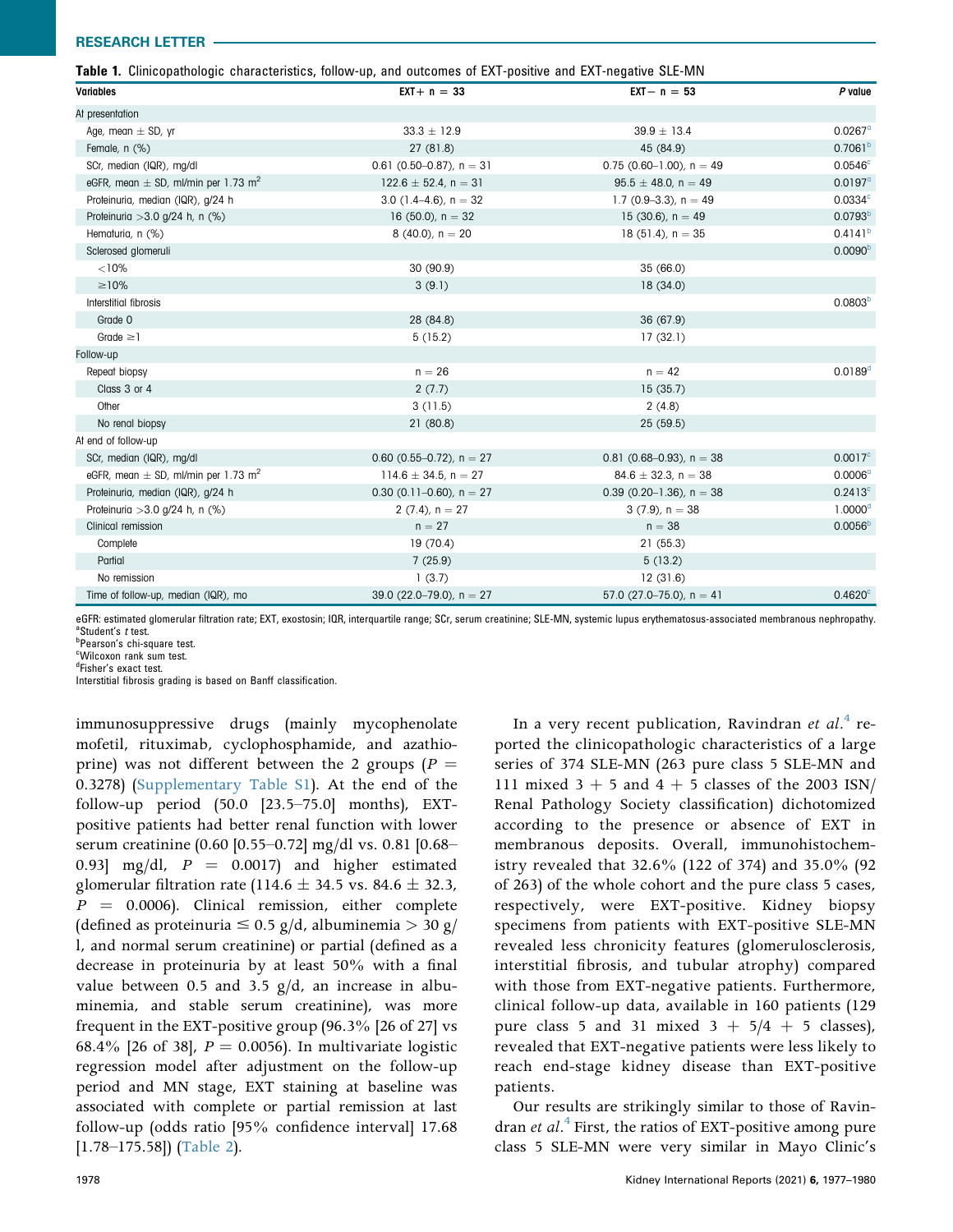**Table 2.** Multivariable logistic regression model of the risk of remission at last follow-up ( $n = 47$  of 60)

|                                                                              |                     | Univariable model        | Multivariable model |                          |  |
|------------------------------------------------------------------------------|---------------------|--------------------------|---------------------|--------------------------|--|
| Variables                                                                    | OR (95% CI)         | P value of type III test | OR (95% CI)         | P value of type III test |  |
| Follow-up period (mo) <sup>a</sup>                                           | $1.01(0.99 - 1.03)$ | 0.4609                   | $1.01(0.98 - 1.03)$ | 0.6110                   |  |
| MN stages <sup>a</sup>                                                       |                     | 0.1082                   |                     | 0.1416                   |  |
|                                                                              |                     |                          |                     |                          |  |
| $\mathbf{H}$                                                                 | $0.52(0.09 - 2.91)$ |                          | $0.72(0.11 - 4.62)$ |                          |  |
| $III - IV$                                                                   | $0.15(0.02 - 0.99)$ |                          | $0.12(0.01 - 1.18)$ |                          |  |
| EXT status <sup>a</sup>                                                      |                     | 0.0194                   |                     | 0.0142                   |  |
| Negative                                                                     |                     |                          |                     |                          |  |
| Positive                                                                     | 12.52 (1.50-104.12) |                          | 17.68 (1.78-175.58) |                          |  |
| eGFR $<$ 90 ml/min per 1.73 m <sup>2</sup>                                   |                     | 0.1581                   |                     |                          |  |
| <b>No</b>                                                                    |                     |                          |                     |                          |  |
| Yes                                                                          | $0.40(0.11 - 1.43)$ |                          |                     |                          |  |
| Interstitial fibrosis $= 0$                                                  |                     | 0.0433                   |                     |                          |  |
| <b>No</b>                                                                    |                     |                          |                     |                          |  |
| Yes                                                                          | 4.27 (1.04-17.46)   |                          |                     |                          |  |
| $\geq$ 2 Immunosuppressive drugs<br>(except hydroxychloroquine and steroids) |                     | 0.1416                   |                     |                          |  |
| No                                                                           |                     |                          |                     |                          |  |
| Yes                                                                          | $0.39(0.11 - 1.37)$ |                          |                     |                          |  |

CI, confidence interval; eGFR, estimated glomerular filtration rate; EXT, exostosin; MN, membranous nephropathy; OR, odds ratio. <sup>a</sup>

<sup>a</sup>Variable forced in the multivariable model.

cohort and the current study, being 35.0% and 38.4%, respectively. Second, both studies remarkably revealed that, at baseline, EXT-positive patients were younger, with better renal function, greater daily proteinuria, and less renal parenchyma scars on biopsy specimens. Third, after a similar follow-up period, both studies found that renal prognosis was better in the EXTpositive cases, in terms of both renal function and proteinuria. Thus, our series can be considered as an independent validation cohort of the study by Ravindran et  $al.^4$ 

Our work brings additional original findings. First, owing to a closer histologic follow-up in our series (patients are mostly sedentary), we found that EXTnegative patients had significantly more repeat biopsies with proliferative class 3 or 4 lupus nephritis since the diagnosis of SLE-MN. The possibility for patients with SLE-MN to evolve toward proliferative glomerulonephritis is a well-known pejorative and relatively frequent event challenging the management of patients with lupus.<sup>5,6</sup> Although other studies are needed to confirm this result, EXT immunohistochemical typing may help in stratifying patients with SLE-MN according to their risk of evolution toward proliferative lupus nephritis and therefore dictate personalized clinical monitoring. The presence of EXT in the immune deposits seems to be associated with a better prognosis also in the patients with mixed  $(3 + 5$  and  $4 + 5)$  classes as they did not develop end-stage kidney disease despite proliferative lesions as compared with those that were EXT negative in the Mayo Clinic study. $4$  Second,

multivariable analysis suggested that the EXT status independently predicted clinical remission at the end of follow-up. Nevertheless, this analysis should be considered as exploratory given the relatively small number of patients and the large confidence intervals of odds ratio, and the results should be confirmed by studies focusing on time to clinical response postbiopsy.

The mechanisms leading to the subepithelial accumulation of EXT1/2 and its pathophysiological consequences remain to be elucidated. It is not known whether EXT1/2 is an antigen or a biomarker as antibodies have not been identified yet. The heterodimer formed by EXT1 and EXT2 seems to play a key role in the making of the glomerular basement membrane by adding glycosyl residues to the protein core of proteoglycans.<sup>7</sup> One may hypothesize that diversion of this enzyme to immune deposits might alter the glomerular basement membrane biosynthesis and account for the higher proteinuria at the time of kidney biopsy, but the discrepancy between the better prognosis of EXT-positive SLE-MN and the higher proteinuria at baseline remains intriguing and unexplained.

In summary, our findings echo to those of the Mayo  $C$ linic $4$  and suggest that patients with EXT-positive SLE-MN have better renal outcome compared with patients with EXT-negative SLE-MN despite greater proteinuria at diagnosis. In light of these results, we recommend that immunohistochemical phenotyping of SLE-MN with anti-EXT antibody should be systematically performed by pathologists. Further studies are